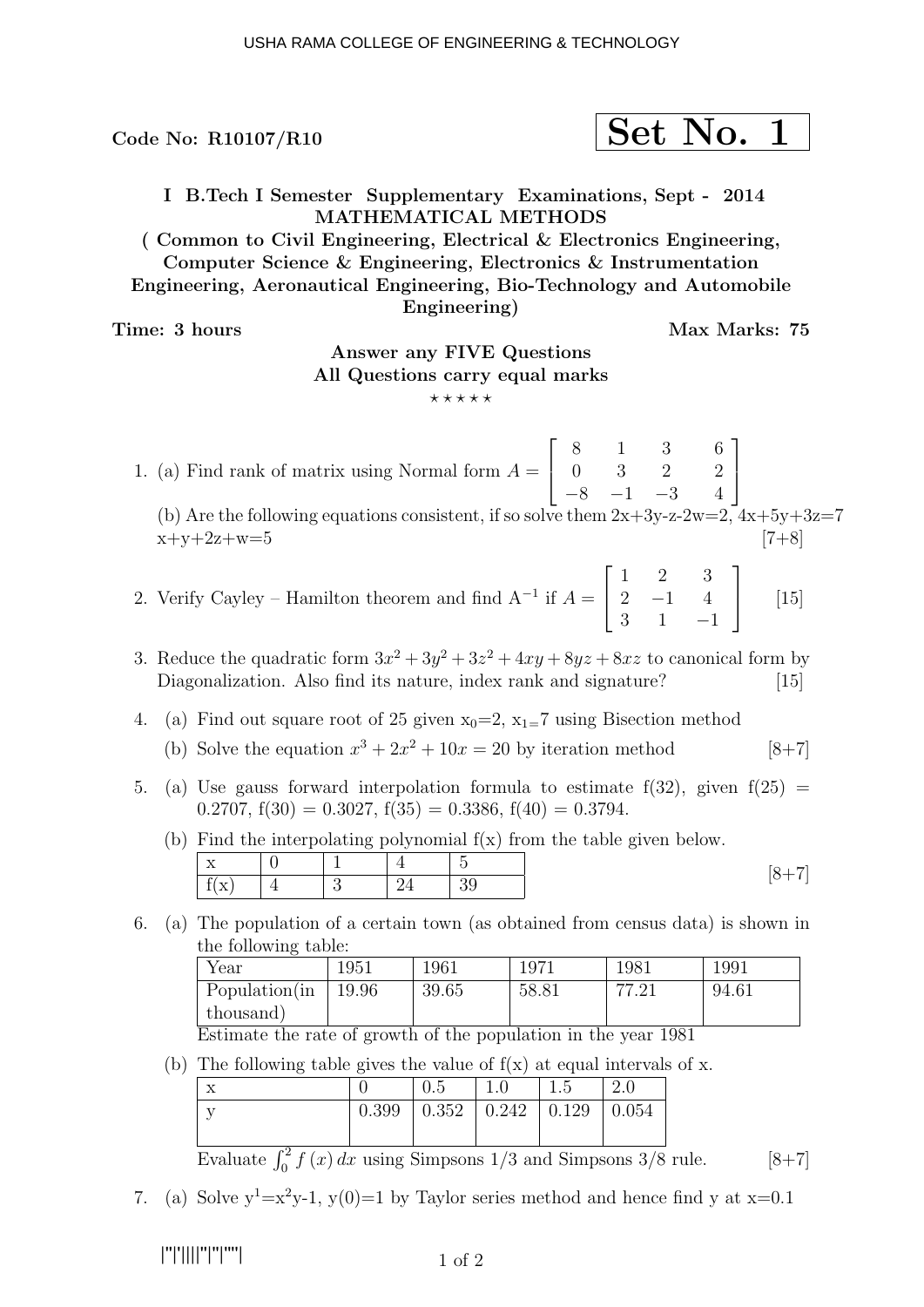

- (b) Solve y<sup>1</sup>=y, y(0)=1 by Picard's method and compare the solution with exact solution. [8+7] solution.  $[8+7]$
- 8. (a) Fit a curve of the type  $y=ae^{bx}$  to the data by the method of least squares

| $\mathbf{v}$<br>-43-<br>$-$ |           |          | -<br>-                      | ◡              |                           | - |                  |                  |  |
|-----------------------------|-----------|----------|-----------------------------|----------------|---------------------------|---|------------------|------------------|--|
| $\mathbf{v}$                | י ה<br>∠∪ | ററ<br>∪∪ | $\sim$ $\sim$<br>. 6.<br>◡▱ | $\overline{a}$ | $\cap$ $\vdash$<br>$\sim$ | - | $\sim$<br>$\sim$ | $  -$<br>∽<br>∪∪ |  |

(b) Fit a least square parabola  $y = a + bx + cx^2$  to the following data

| 77<br>$\Lambda$ | 0.0 | 0.2 | $\pm 0.4$ | $\vert 0.7$ |                                                 | $+8$ |
|-----------------|-----|-----|-----------|-------------|-------------------------------------------------|------|
|                 |     |     |           |             | $1.016$   0.768   0.648   0.401   0.272   0.193 |      |

 $***$ \*\*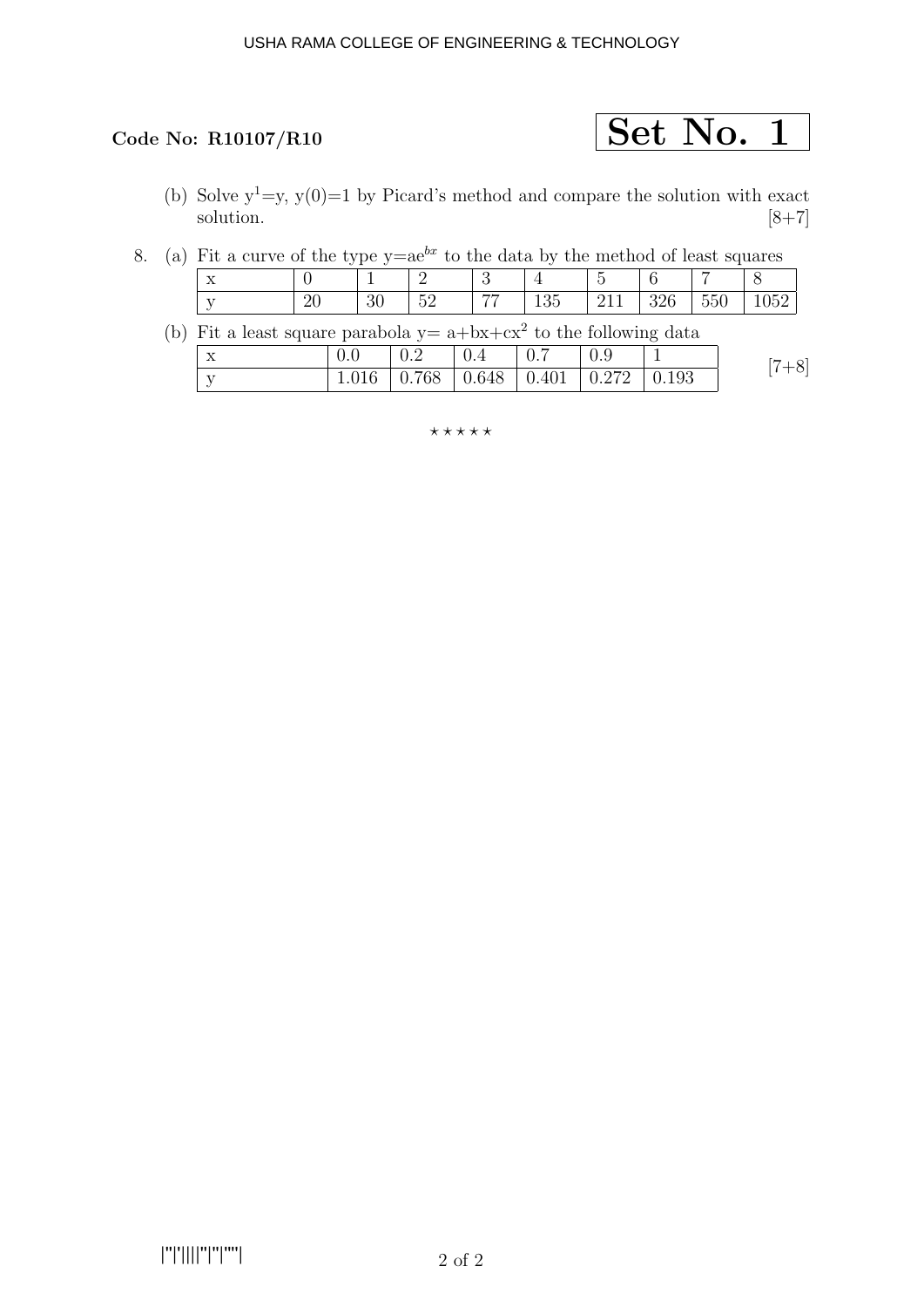$\sim$  Code No: R10107/R10  $\sim$  Set No. 2

I B.Tech I Semester Supplementary Examinations, Sept - 2014 MATHEMATICAL METHODS

( Common to Civil Engineering, Electrical & Electronics Engineering, Computer Science & Engineering, Electronics & Instrumentation Engineering, Aeronautical Engineering, Bio-Technology and Automobile Engineering)

Time: 3 hours Max Marks: 75

1

 $\Bigg\}$ 

## Answer any FIVE Questions All Questions carry equal marks

 $***$ \*\*

- 1. (a) Find rank using Normal form  $A =$  $\sqrt{ }$  −1 1 2 −1 −3 1 −5 1 3 −1 2 0 −1 0 −3 1
	- (b) Solve by Gauss elimination method  $2x_1+x_2+2x_3+x_4=6$ ,  $x_1-x_2+x_3+2x_4=6$ ,  $4x_1+3x_2+3x_3-3x_4=1, 2x_1+2x_2-x_3+x_4=10$  [7+8]
- 2. (a) Find Eigen Vectors of  $A =$  $\sqrt{ }$  $\overline{\phantom{a}}$  $-2$  2  $-3$  $2 \t 1 -6$  $-1$   $-2$  0 1  $\overline{1}$ 
	- (b) The Eigen vectors corresponding to two different eigen values are linearly  $\mu$  independent  $[10+5]$
- 3. Using Lagrange's reduction Reduce the quadratic form  $x_1^2 + 4x_2^2 + x_3^2 - 4x_1x_2 + 2x_1x_3 - 4x_2x_3$  to canonical form . Also find its nature, rank signature and the linear transformation. [15]
- 4. (a) Find a real root of the equation  $x^3 x 4 = 0$ , using Regula Falsi method.
	- (b) Find a real root of the equation  $xe^x \cos x = 0$  using Newton-Raphson's method.  $[8+7]$

5. (a) If the interval of differencing is unity, prove the following:  $\Delta \begin{cases} \frac{1}{f(x)} \end{cases}$  $\frac{1}{f(x)}\bigg\} = -\frac{\triangle f(x)}{f(x)f(x)}$  $f(x)f(x+1)$ 

- (b) Given that  $\sin 45^\circ = 0.7071$ ,  $\sin 50^\circ = 0.8192$ ,  $\sin 60^\circ = 0.8660$ , find  $\sin 48^\circ$ .  $[8+7]$
- 6. (a) Given the following data of X and Y

|                                                    |      |      |          |      |          | 2.0  |  |  |  |  |
|----------------------------------------------------|------|------|----------|------|----------|------|--|--|--|--|
|                                                    | റ 70 | ാ ാറ | $4.06\,$ | 4.96 | $5.05\,$ | 7.39 |  |  |  |  |
| Find the first and second derivatives at $x = 1.0$ |      |      |          |      |          |      |  |  |  |  |

(b) The table below shows the temperature  $f(t)$  as a function of time

| The table below shows the temperature $\Gamma(t)$ as a rancher of third |  |  |  |    |  |  |  |  |  |
|-------------------------------------------------------------------------|--|--|--|----|--|--|--|--|--|
|                                                                         |  |  |  |    |  |  |  |  |  |
|                                                                         |  |  |  | QC |  |  |  |  |  |
| Use Simpson's $1/3$ method to estimate $\int_1^t f(t) dt$ .             |  |  |  |    |  |  |  |  |  |

7. (a) Solve  $y^1=x^2y-1$ ,  $y(0)=1$  by Taylor series method and hence find y at  $x=0.1$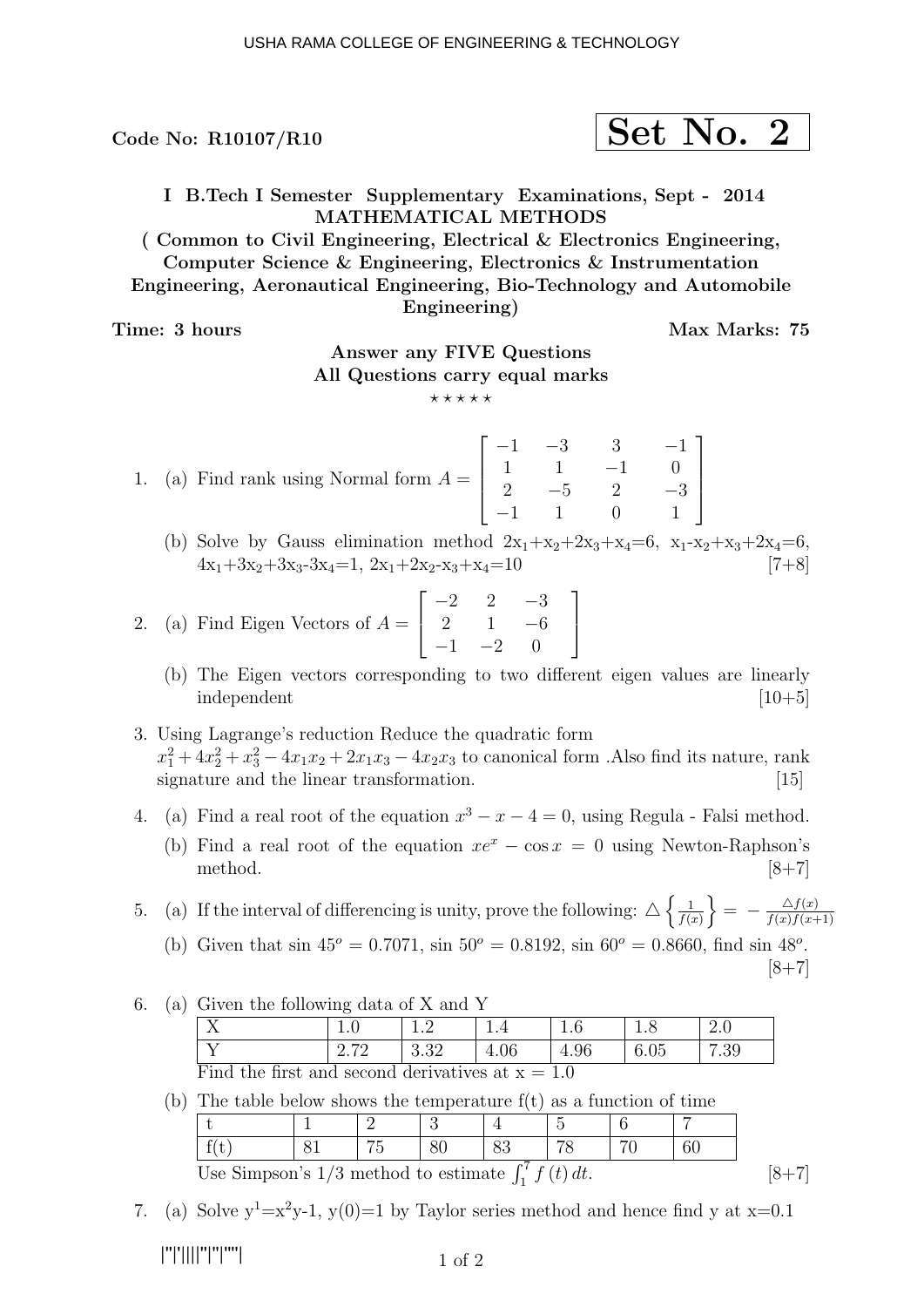

- (b) Solve y<sup>1</sup>=y, y(0)=1 by Picard's method and compare the solution with exact solution. [8+7] solution.  $[8+7]$
- 8. (a) Fit a curve of the type  $y = a + bx + cx^2$  to the following data

| 10 | 15              | 20          | $\frac{1}{25}$ | -30         | 35     |
|----|-----------------|-------------|----------------|-------------|--------|
|    | $35.3 \pm 32.4$ | $\mid$ 29.2 |                | 26.1   23.2 | $20.5$ |
|    |                 |             |                |             |        |

(b) Fit a curve of the type  $y=ab^x$  to the following data by the method of least squares

| $\tau$<br>$\Lambda$ |      |      |      | 10 | 20                                                 | 30 | 40 | 50 |         |
|---------------------|------|------|------|----|----------------------------------------------------|----|----|----|---------|
|                     | 98.2 | 91.7 | 81.3 | 64 | $\vert 36.4 \vert 32.6 \vert 7.1 \vert 11.3 \vert$ |    |    |    | $[7+8]$ |

 $\star\star\star\star\star$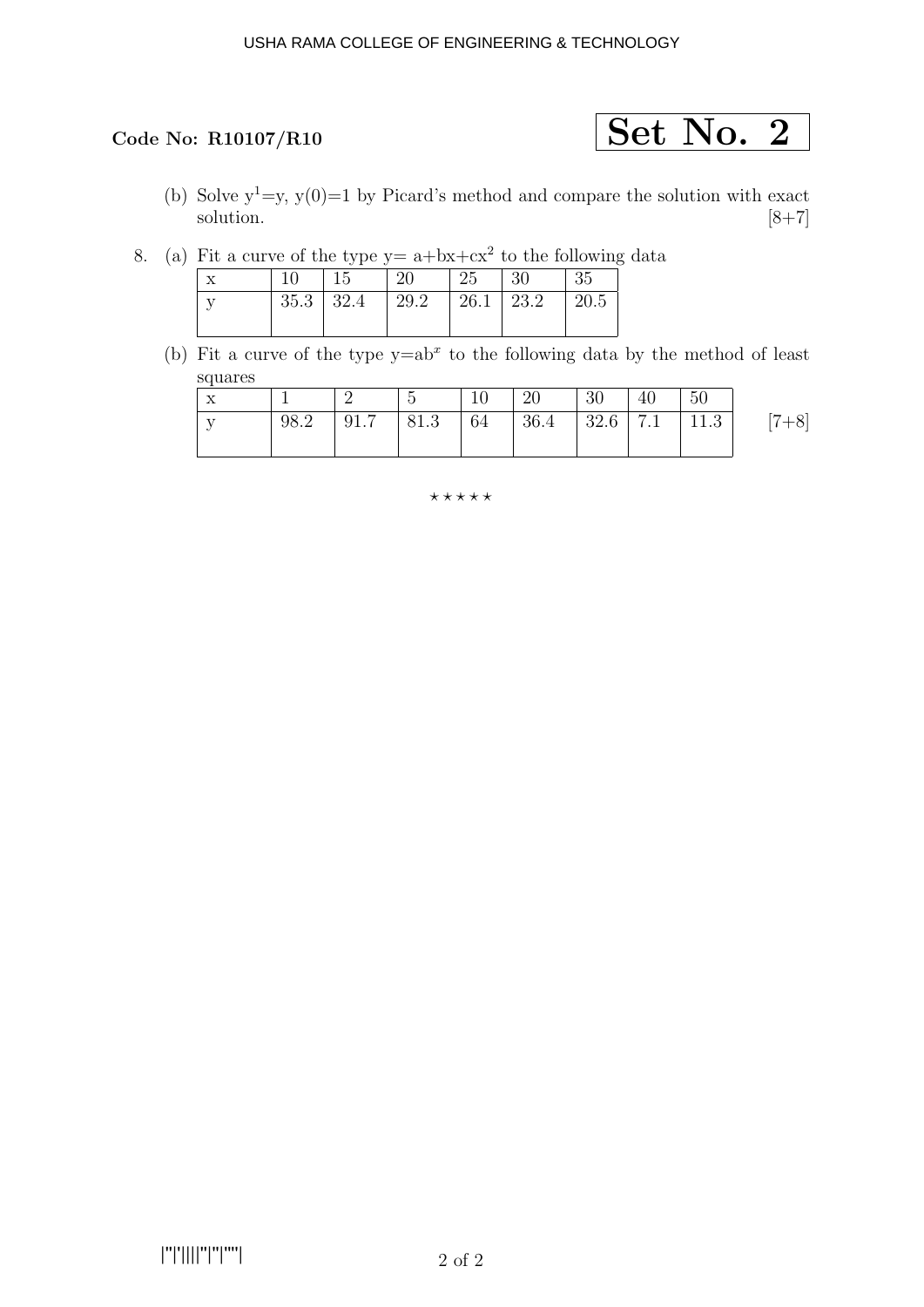Code No: R10107/R10  $\vert$  Set No. 3

I B.Tech I Semester Supplementary Examinations, Sept - 2014 MATHEMATICAL METHODS

( Common to Civil Engineering, Electrical & Electronics Engineering, Computer Science & Engineering, Electronics & Instrumentation Engineering, Aeronautical Engineering, Bio-Technology and Automobile Engineering)

Time: 3 hours Max Marks: 75

1

 $\overline{1}$ 

[15]

## Answer any FIVE Questions All Questions carry equal marks

 $***$ \*\*

- 1. (a) Find rank of matrix using Echelon form  $A =$  $\sqrt{ }$  $\overline{\phantom{a}}$  $\frac{1}{2}$   $\frac{1}{2}$   $\frac{-1}{4}$  $\begin{array}{ccc} 2 & -3 & 4 \\ 2 & 2 & 3 \end{array}$  $3 -2 3$ 
	- (b) Solve the equations using Gauss Jordan method  $x_1+x_2+x_3=8$ ,  $2x_1+3x_2+2x_3=19$ ,  $4x_1+2x_2+3x_3=23$  [7+8]

1

- 2. Find Eigen vectors of  $A =$  $\sqrt{ }$  $\overline{\phantom{a}}$ 2 2 1 1 3 1 1 2 2
- 3. (a) Find the nature of the quadratic form  $2x_1^2 + 3x_2^2 + 4x_3^2 + 2x_1x_2$ 
	- (b) Reduce the following quadratic form to canonical form by Lagrange's reduction  $2x_1^2 + 7x_2^2 + 5x_3^2 - 8x_1x_2 - 10x_2x_3 + 4x_1x_3$  [7+8]
- 4. (a) Find a root of the equation  $x^3 4x 9 = 0$  by Bisection method. (b) Find the value of  $\sqrt{35}$  by Newton-Raphson Method. [8+7]

| X               | ۰                    |      | $\mathbf{1} \cdot \mathbf{0}$                          |                                 |
|-----------------|----------------------|------|--------------------------------------------------------|---------------------------------|
| $_{\rm V}$<br>◡ | $\epsilon$ 1<br>ひ・エノ | –…∪∠ | $\sim$ $\sim$<br>$\overline{\phantom{0}}$<br>щ<br>∪.∪∪ | $\overline{\phantom{0}}$<br>∪.∪ |
|                 |                      |      |                                                        |                                 |

(b) Using Gauss's forward interpolation formula find y at  $x = 1.7489$  given that x :  $1.72$   $1.73$   $1.74$   $1.75$   $1.76$   $1.77$   $1.78$ 

| $\Lambda$ . |  | $1.12$ $1.10$ $1.14$ $1.10$ $1.10$ $1.11$ $1.10$                                 |  |  |  |
|-------------|--|----------------------------------------------------------------------------------|--|--|--|
|             |  | $\mid$ 0.1791   0.1773   0.1775   0.1738   0.1720   0.1703   0.1686   $\mid$ 8+7 |  |  |  |

6. (a) Find the value of  $f'(x)$  at  $x=0.01$  from the following table using Bessel's formula.

| X    | 0.02 | 0.03                                                            | 0.04 | $^{\circ}$ 0.05 | 0.06 |
|------|------|-----------------------------------------------------------------|------|-----------------|------|
| f(x) |      | $0.1023$   $0.1047$   $0.1071$   $0.1096$   $0.1122$   $0.1148$ |      |                 |      |

- (b) Find the area bounded by the curve  $y = e^{-\frac{x^2}{2}}$ , x axis between  $x = 0$  and  $x = 3$  by using Simpson's  $3/8$  rule. [8+7]
- 7. (a) Solve  $y^1=x+y$ ,  $y(1)=1$  by Picard's method hence find  $y(0.1)$ ,  $y(0.2)$  and check your answer with exact solution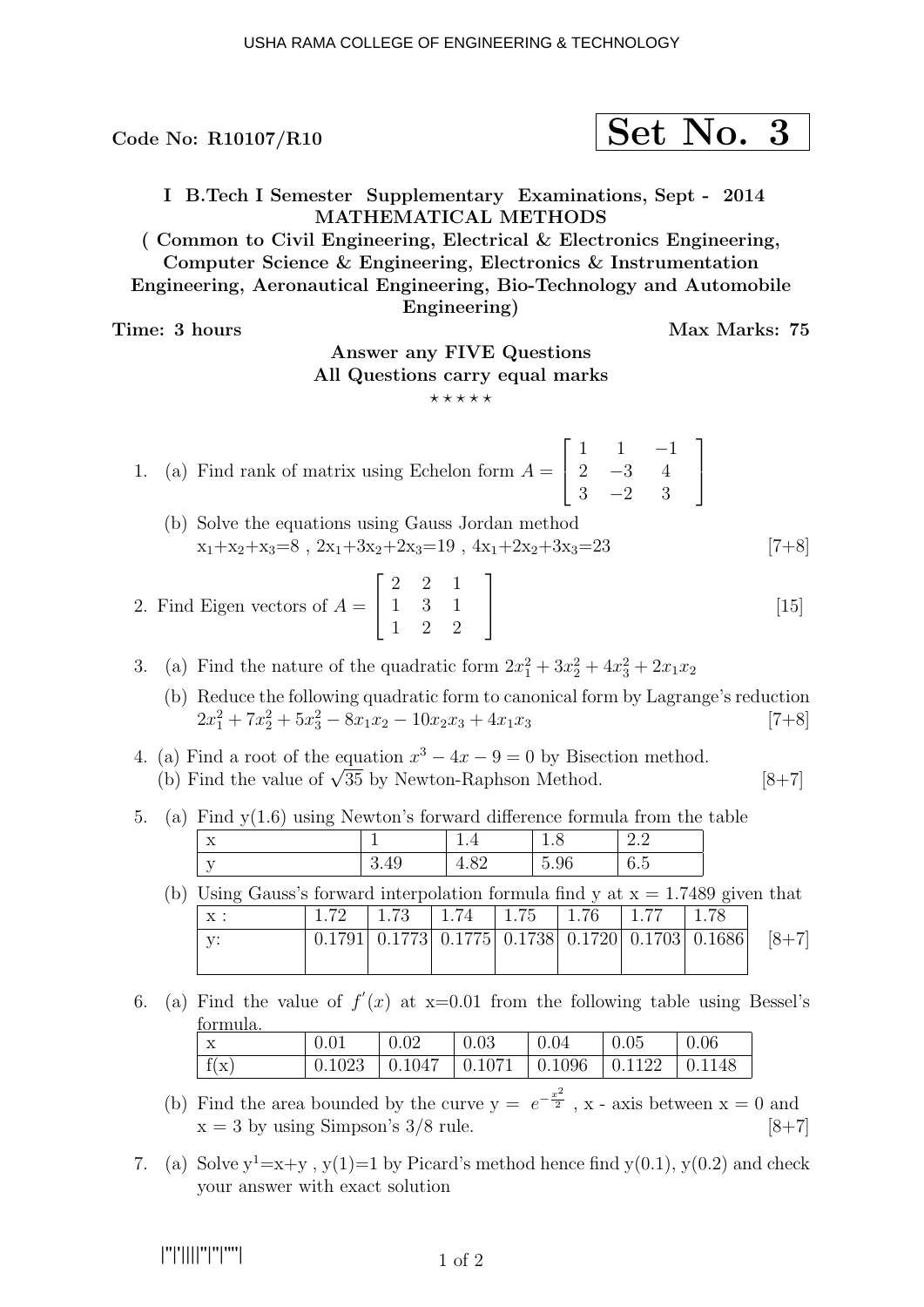# Code No: R10107/R10  $\qquad Set No. 3$

(b) Solve  $\frac{dy}{dx} = \frac{2-y^2}{5x}$  $\frac{-y^2}{5x}$  Find y(4.4) by modified Euler's method if y=1 when x=4,h=0.20  $[8+7]$ 

8. (a) Fit a curve of the type  $y=ab^x$  to the following data by the method of least

|                           | $\boldsymbol{\mathrm{X}}$                            |      | 10                   | Тp   |      | 20   | 25   | 30   | 35   |           |
|---------------------------|------------------------------------------------------|------|----------------------|------|------|------|------|------|------|-----------|
| squares                   |                                                      |      | 35.3                 |      | 32.4 | 29.2 | 26.1 | 23.2 | 20.5 |           |
|                           |                                                      |      |                      |      |      |      |      |      |      |           |
|                           | (b) Fit a power curve $y=ax^b$ to the following data |      |                      |      |      |      |      |      |      |           |
| $\boldsymbol{\mathrm{X}}$ |                                                      |      | $\ddot{\phantom{0}}$ |      |      |      |      |      |      |           |
|                           |                                                      | 2.98 | 4.26                 | 5.21 | 6.1  | 6.8  |      | 7.5  |      | $[8 + 7]$ |
|                           |                                                      |      |                      |      |      |      |      |      |      |           |

 $\star\star\star\star\star$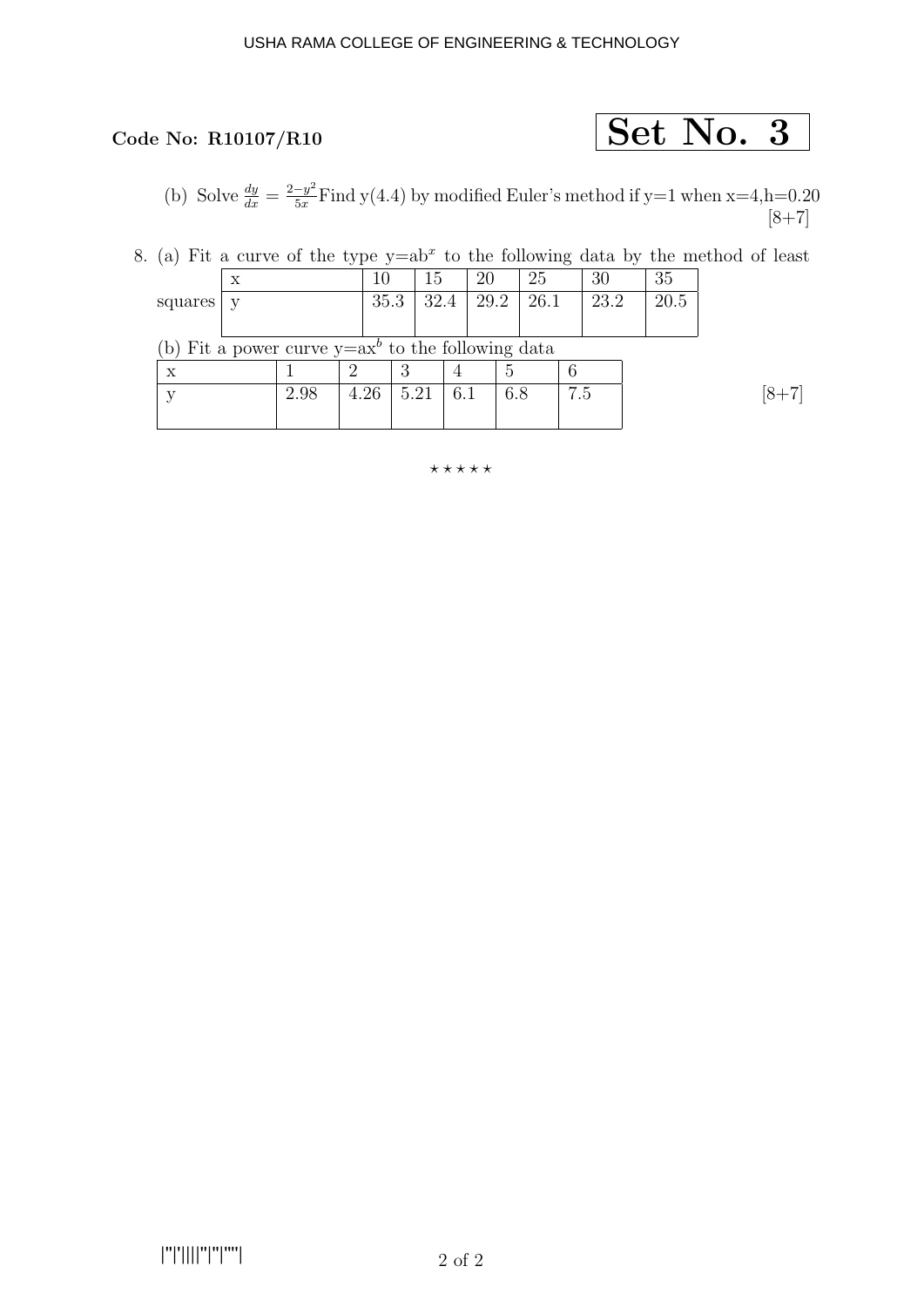Code No:  $R10107/R10$ 

$$
\fbox{Set No. 4}
$$

I B.Tech I Semester Supplementary Examinations, Sept - 2014 MATHEMATICAL METHODS

( Common to Civil Engineering, Electrical & Electronics Engineering, Computer Science & Engineering, Electronics & Instrumentation Engineering, Aeronautical Engineering, Bio-Technology and Automobile Engineering)

Time: 3 hours Max Marks: 75

### Answer any FIVE Questions All Questions carry equal marks

 $***$ \*\*

- 1. (a) Find rank of a Matrix using Echelon form where  $A =$  $\sqrt{ }$  $\overline{\phantom{a}}$  $1 -1 2$ 0 1 2 5 3 14 0 1 4 1  $\overline{1}$ 
	- (b) Show that equations  $x+y+z=6$ ,  $x+2y+3z=14$ ,  $x+4y+7z=30$  are consistent and solve them [7+8]
- 2. (a) Find Eigen Vectors of  $A =$  $\sqrt{ }$  $\overline{\phantom{a}}$  $-2$  2  $-3$  $2 \t 1 \t -6$  $-1$   $-2$  0 1  $\overline{1}$ 
	- (b) The Eigen vectors corresponding to two different eigen values are linearly  $\mu$  independent  $[10+5]$

### 3. Determine diagonal matrix orthogonally similar to the real symmetric Matrix

 $A=$  $\sqrt{ }$  $\overline{\phantom{a}}$  $3 -1 \quad 1$  $-1$  5  $-1$  $1 -1 3$ 1 .Also find the matrix of transformation. [15]

- 4. (a) Find out square root of 25 given  $x_0=2$ ,  $x_1=7$  using Bisection method
	- (b) Solve the equation  $x^3 + 2x^2 + 10x = 20$  by iteration method [8+7]

|  | (a) Find the value of y from the following data at $x = 0.47$ |  |  |  |  |  |  |  |  |  |  |
|--|---------------------------------------------------------------|--|--|--|--|--|--|--|--|--|--|
|  |                                                               |  |  |  |  |  |  |  |  |  |  |
|  |                                                               |  |  |  |  |  |  |  |  |  |  |

(b) Use Lagrange's interpolation formula, find f(4) from the following data.

| --<br>$\rightarrow$<br>$ -$ |                       |  |     |    |  |
|-----------------------------|-----------------------|--|-----|----|--|
|                             | __<br>.<br><b>. .</b> |  | - 7 | ಲ೬ |  |

6. (a) A rod is rotating in a plane. The following Table gives the angle  $\theta$  (in radians) through which the rod has turned for various values of time t ( in seconds). t : 0 0.2 0.4 0.6 0.8 1.0 1.2

| $\theta$                                                                     | $\degree$ 0.12 | $\pm 0.49$ | $\perp$ 1.12 | $\mid$ 2.02 | 3.20 | 4.67 |
|------------------------------------------------------------------------------|----------------|------------|--------------|-------------|------|------|
| Find the angular velocity and angular acceleration of the rod at $t = 0.6$ . |                |            |              |             |      |      |

(b) Using the Simpson's Rule, evaluate  $\int_0^6$  $\frac{dx}{1+x^2}$  by dividing the range  $\left( \text{ of integration } \right)$  into 6 equal parts.  $\left[ 8+7 \right]$ 

|''|'||||''|''|''''|